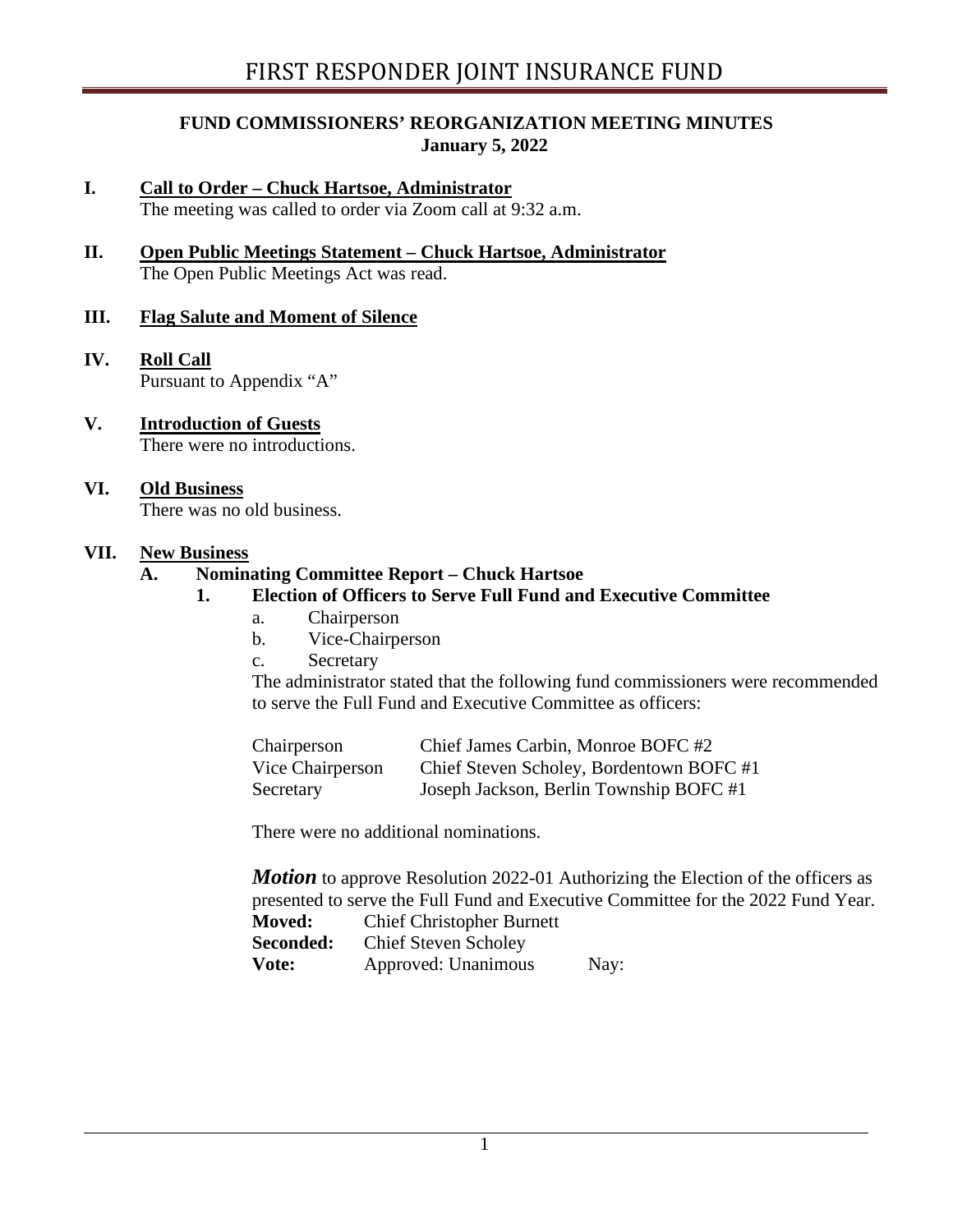**2. Election of Executive Committee & Alternate Executive Committee Members** The administrator stated that the nominating committee recommended the following fund commissioners to serve as Executive Committee members:

James Turcich, Delran BOFC #1 Chief Christopher Burnett, Mount Laurel FD

There were no additional nominations.

*Motion* to approve Resolution 2022-02 Authorizing the Election of the Executive Committee as presented to serve for the 2022 Fund Year.

| <b>Moved:</b> | <b>Chief James Carbin</b>   |      |
|---------------|-----------------------------|------|
| Seconded:     | <b>Chief Steven Scholey</b> |      |
| Vote:         | Approved: Unanimous         | Nay: |

The administrator stated that the nominating committee recommended the following fund commissioners to serve as Alternate Executive Committee members:

Alternate #1 Franklin Jackson V, Haddon Twp BOFC #1 Alternate #2 Joseph Robinson, Beverly City BOFC Alternate #3 Roger Butler, Cinnaminson BOFC #1

*Motion* to approve Resolution 2022-03 Authorizing the Election of the Alternates as presented to serve for the 2022 fund year.

| <b>Moved:</b> | <b>Chief Christopher Burnett</b> |      |
|---------------|----------------------------------|------|
| Seconded:     | Roger Butler                     |      |
| Vote:         | Approved: Unanimous              | Nay: |

# **3. Appointment of a MEL Delegate**

Chief Steven Scholey volunteered to continue to serve as the Fund's representative to the MEL for 2022.

**Motion** to appoint Chief Steven Scholey as the 2022 MEL Delegate.

**Moved:** Chief James Carbin

| <b>Seconded:</b> | <b>Chief Christopher Burnett</b> |      |
|------------------|----------------------------------|------|
| <b>Vote:</b>     | Approved: Unanimous              | Nay: |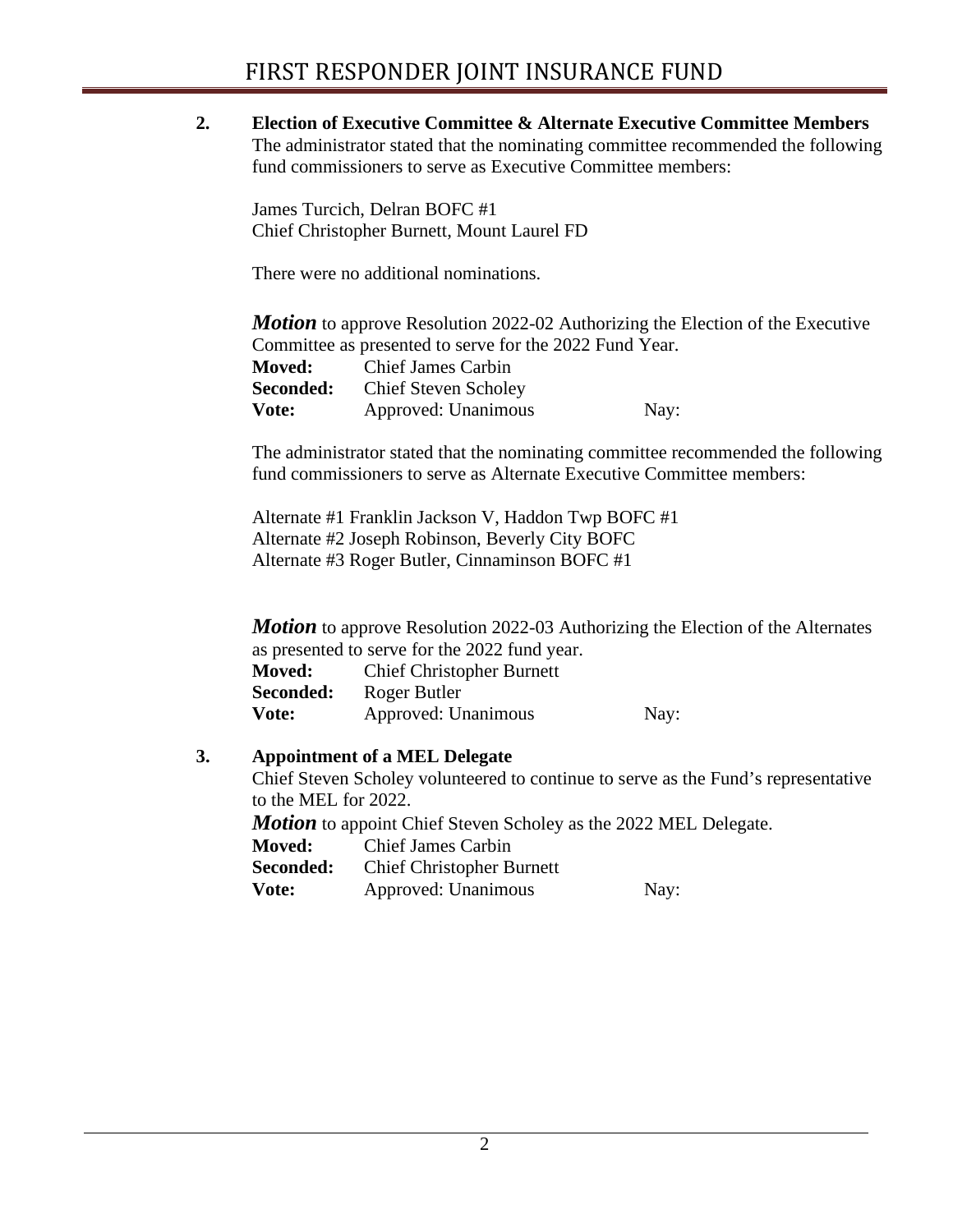# **VIII. Public Comment**

The administrator stated that PEGAS is under contract to the Fund to provide administrative services. Additionally, individual owners of PEGAS may be RMC's to individual members of the Fund. PEGAS from time to time acts as a licensed reinsurance broker for policies issued to the Fund and may receive compensation to offset the expenses of procuring reinsurance. These relationships have been fully disclosed to the Fund Commissioners and to the State pursuant to the regulations of the New Jersey Department of Banking and Insurance as well as to the Department of Community Affairs.

# **IX. Adjournment**

*Motion* to adjourn the meeting. **Moved:** Joseph Jackson **Seconded:** James Turcich **Vote:** Approved: Unanimous Nay: The meeting was adjourned at 9:38 a.m.

Respectfully Submitted,

Authorized Signature Date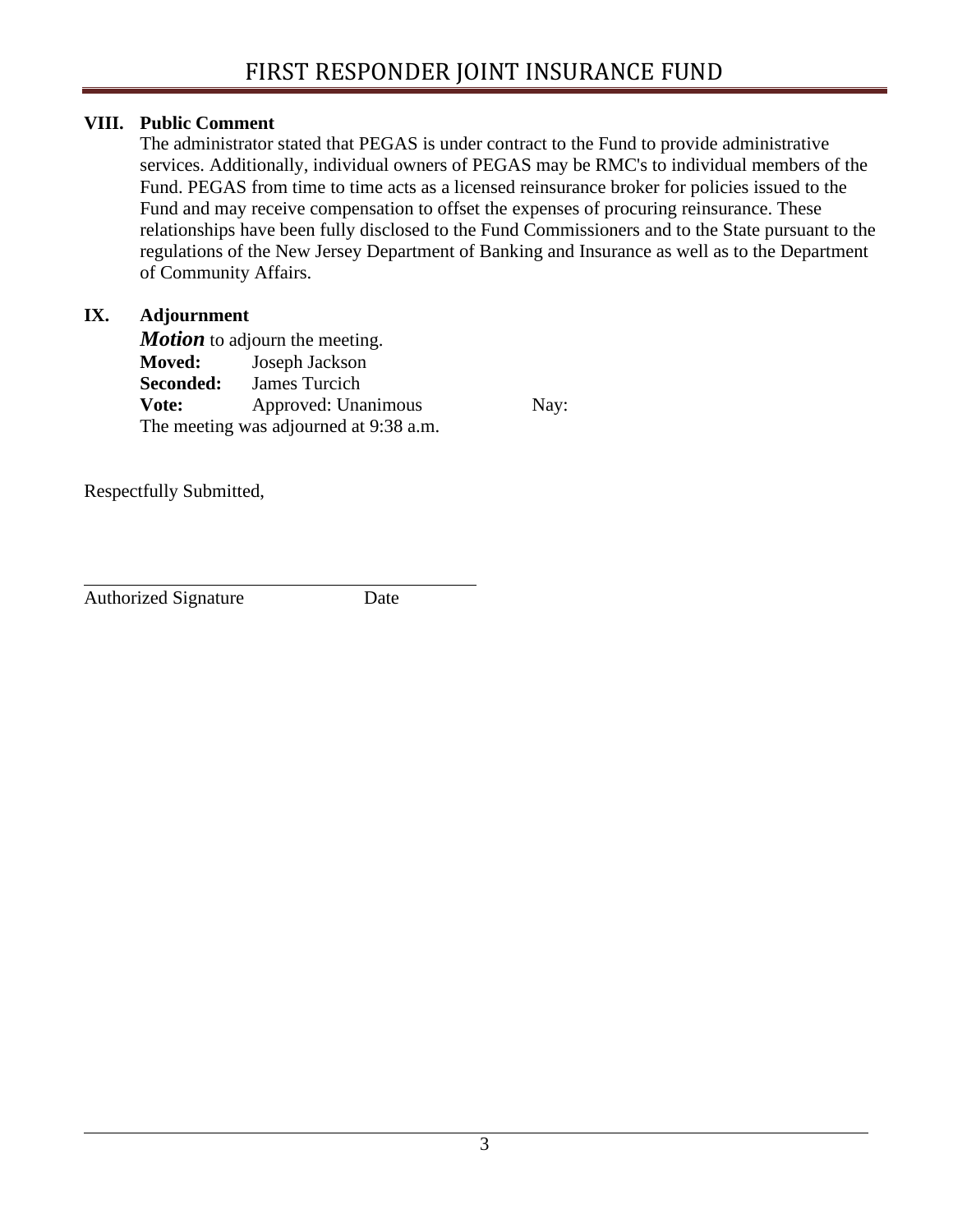# **Appendix "A"**

Members represented in attendance at the January 6, 2022 meeting: Berlin Township #1 Bordentown BOFC #1 Bordentown BOFC #2 Brick BOFC #3 Brick Joint BOFC Chesterfield BOFC #2 Cinnaminson BOFC #1 Commercial BOFC #3 Delran BOFC #1 Florence BOFC #1 Gloucester BOFC #6 Haddon BOFC #1 Hopewell BOFC #1 Millstone BOFC #1 Monroe BOFC #2 Monroe BOFC #3 Mount Laurel Fire District #1 Pine Hill BOFC #1 Plainsboro BOFC #1 Also present were: Chuck Hartsoe PEGAS Barbara Murphy PEGAS/Risk and Loss Managers, Inc. Michaelene Miller M. Paige Berry Saul Ewing Arnstein & Lehr LLP Richard Lorentzen Treasurer Kyle Mrotek The Actuarial Advantage Lisa Pflug Highland Claim Services Denise Fierro Missy Pudimott Medlogix Brian Maitland J.A. Montgomery Risk Control Services Don Ruprecht<br>Diana Pursell Borden Perlman Rick Bean Menry Bean & Sons Insurance Steve Walsh EJA/Capacity Insurance Jennifer Olson Hardenbergh Insurance Group Roger Leonard **Leonard O'Neil Insurance** Ryan Jones Rue Insurance Michael McGrath Van Dyk Group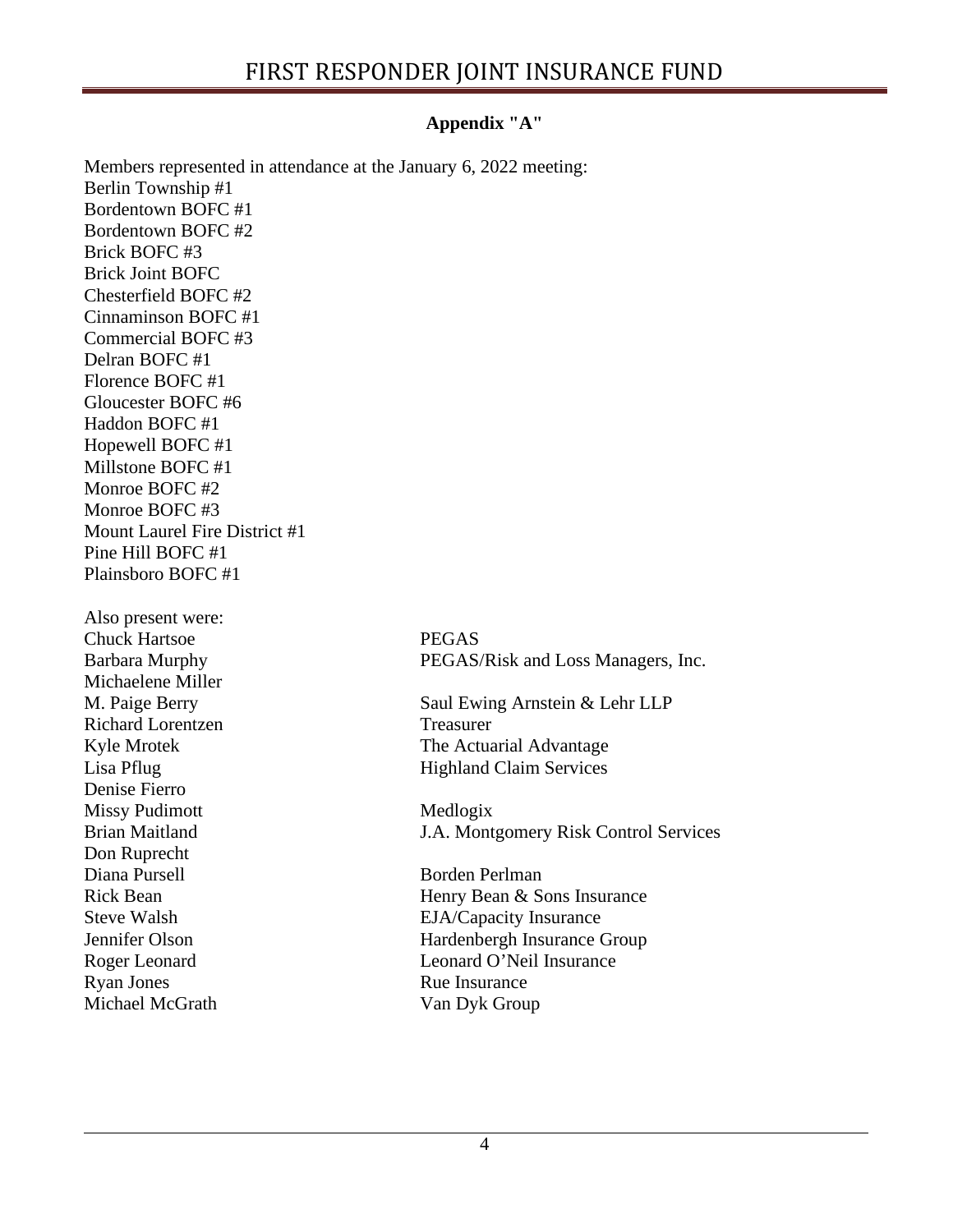## **EXECUTIVE COMMITTEE'S REORGANIZATION MEETING MINUTES**

#### **January 5, 2022**

# **I. Call to Order – Chief James Carbin, Chairperson**

The meeting was called to order via Zoom at 9:38 a.m.

#### **II. Open Public Meetings Statement – Chief James Carbin, Chairperson** The Open Public Meetings Act was read.

## **III. Roll Call**

| <b>Executive Committee</b>           |                               |         |
|--------------------------------------|-------------------------------|---------|
| Joseph Jackson                       | Berlin Twp. BOFC #1           | Present |
| <b>Chief Steven Scholey</b>          | Bordentown BOFC #1            | Present |
| <b>James Turcich</b>                 | Delran BOFC#1                 | Present |
| <b>Chief James Carbin</b>            | Monroe BOFC #2                | Present |
| <b>Chief Christopher Burnett</b>     | Mt. Laurel Fire District #1   | Present |
| <b>Alternate Executive Committee</b> |                               |         |
| Franklin Jackson V                   | Haddon BOFC #1                | Present |
| Joseph Robinson                      | <b>Beverly City BOFC</b>      | Present |
| Roger Butler                         | Cinnaminson BOFC #1           | Present |
| <b>Fund Commissioners</b>            |                               |         |
| <b>Robert MacFarland</b>             | Bordentown BOFC #2            | Present |
| Stephen Earl                         | Brick BOFC #2                 | Absent  |
| James Lepore, Jr.                    | Brick BOFC #3/Brick Joint     | Absent  |
| Ryan Lynch                           | Chesterfield Twp. Fire Dept   | Present |
| Jim D'Ambrosio                       | Commercial BOFC#3             | Present |
| <b>Gerald Maresca</b>                | Englishtown BOFC #1           | Absent  |
| <b>Brian Richardson</b>              | Florence BOFC #1              | Present |
| Philip Knast                         | Gloucester BOFC #1            | Absent  |
| <b>Barry Engelbert</b>               | Gloucester BOFC #5            | Absent  |
| <b>Chief Michael Brezee</b>          | Gloucester BOFC #6            | Absent  |
| John Campbell                        | Haddon BOFC #4                | Absent  |
| <b>Matthew Martin</b>                | <b>Hopewell Township BOFC</b> | Present |
| <b>Brian Wright</b>                  | Jamesburg BOFC #1             | Absent  |
| Frank Weindel                        | Lindenwold BOFC #1            | Absent  |
| John Marini                          | Manalapan BOFC #2             | Absent  |
| Chris Barkalow                       | Manasquan BOFC #1             | Present |
| <b>Chief Robert Holmes</b>           | Marlboro BOFC#3               | Absent  |
| Genevieve Semanchick                 | Millstone BOFC#1              | Present |
| Vincent Dilieto                      | Monroe BOFC #1                | Absent  |
| Joel Kaplan                          | Monroe BOFC#3                 | Absent  |
| <b>Thomas Hassett</b>                | Pine Hill BOFC #1             | Absent  |
| <b>Robert Corriveau</b>              | Plainsboro BOFC #1            | Present |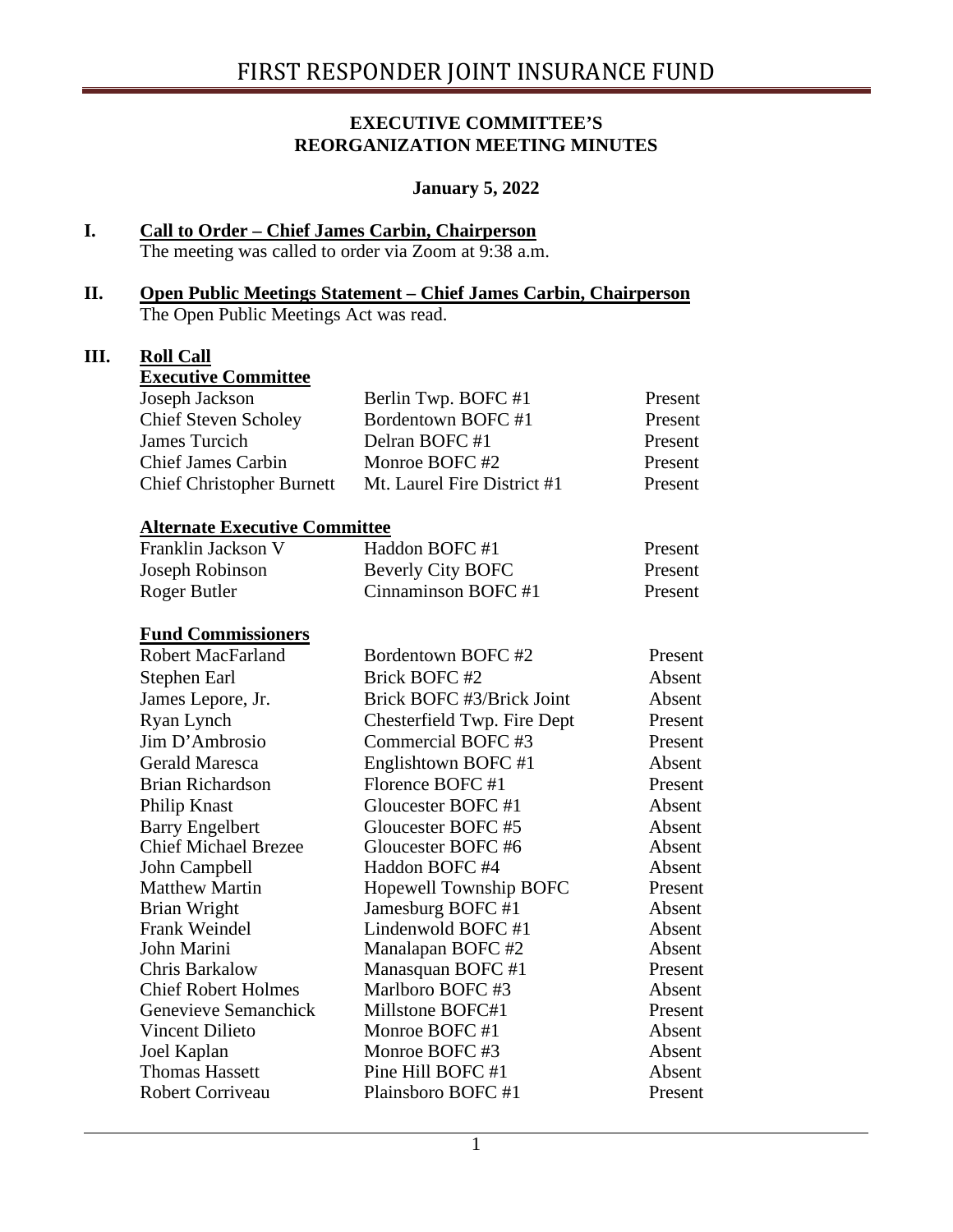## **Alternate Fund Commissioners Present**

| Alan Pine             | Mt. Laurel Fire District              |
|-----------------------|---------------------------------------|
| <b>Also Present</b>   |                                       |
| <b>Chuck Hartsoe</b>  | <b>PEGAS</b>                          |
| <b>Barbara Murphy</b> | PEGAS/Risk and Loss Managers, Inc.    |
| Michaelene Miller     |                                       |
| M. Paige Berry        | Saul Ewing Arnstein & Lehr LLP        |
| Richard Lorentzen     | Treasurer                             |
| Lisa Pflug            | <b>Highland Claim Services</b>        |
| Denise Fierro         |                                       |
| <b>Judy Ghysels</b>   |                                       |
| <b>Missy Pudimott</b> | Medlogix                              |
| <b>Paul Shives</b>    | J.A. Montgomery Risk Control Services |
| <b>Brian Maitland</b> |                                       |
| Don Ruprecht          |                                       |
| <b>Tim Latimer</b>    | <b>Barclay Insurance Group</b>        |
| Aricka Simms          | <b>Borden Perlman</b>                 |
| <b>Rick Bean</b>      | Henry Bean & Sons Insurance           |
| <b>Steve Walsh</b>    | <b>EJA/Capacity Insurance</b>         |
| Jennifer Olson        | Hardenbergh Insurance Group           |
| Roger Leonard         | Leonard O'Neil Insurance              |
| <b>Ryan Jones</b>     | Rue Insurance                         |
| Michael McGrath       | Van Dyk Group                         |

# **IV. Introduction of Guests**

Chairperson Carbin introduced Genevieve Semanchick as the new fund commissioner for the Millstone BOFC #1. Aricka Simms introduced herself as the new risk management consultant to the Hopewell Twp. BOFC.

## **V. Executive Committee Business**

**A. Approval of the December 1, 2021 Executive Committee Open and Closed Meeting Minutes**

*Motion* to approve the December 1, 2021 Executive Committee Open and Closed Meeting Minutes.

**Moved:** James Turcich

**Seconded:** Joseph Jackson

**Vote:** Approved: Unanimous Nay:

# **B. Reports**

# **1. Chairperson – Chief James Carbin**

Chairperson Carbin thanked everyone in attendance for their continued support and participation in the Fund. He also welcomed the Washington BOFC #1 as a returning member as of 1/1/2022.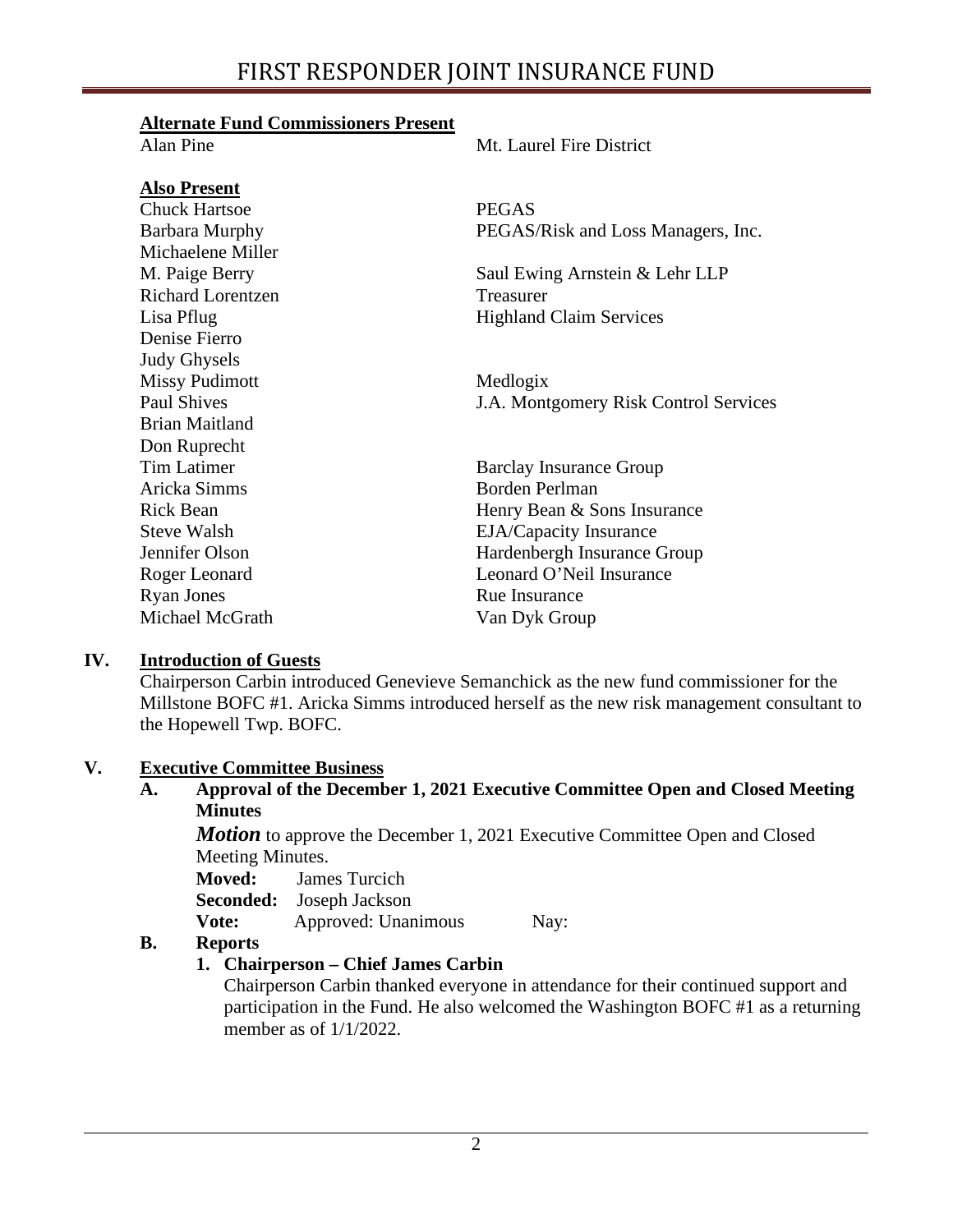**2. MEL Delegate Report – Chief Steven Scholey**

Chief Steven Scholey stated that the MEL recently held its reorganizational meeting. He also stated that a brief update was provided on the Middlesex JIF's membership status.

- **3. Secretary – Joseph Jackson** There was no report.
- **4. Attorney – Saul Ewing Arnstein & Lehr LLP – M. Paige Berry**

As per the report distributed at the meeting.

The fund attorney presented the following resolutions:

Resolutions - 2022-04 through 2022-22

- a. Authorizing the Award of a Non-Fair and Open Contract for Services with Actuary - The Actuarial Advantage - 2022-04
- b. Authorizing the Award of a Non-Fair and Open Contract for Services with Attorney – Saul Ewing Arnstein & Lehr LLP - 2022-05
- c. Authorizing the Award of a Non-Fair and Open Contract for Services with Auditor - Withum, Smith & Brown - 2022-06
- d. Authorizing the Award of a Non-Fair and Open Contract for Services with Claims Servicing - Highland Claim Services, Inc. - 2022-07
- e. Authorizing the Award of a Non-Fair and Open Contract with Custodian of Funds - Richard Lorentzen - 2022-08
- f. Authorizing the Execution of Contract with Investment Manager PFM Asset Management, LLC - 2022-09
- g. Authorizing the Award of a Non-Fair and Open Contract for Services with Loss Control/ Safety Administrator - J.A. Montgomery Consulting – 2022-10
- h. Authorizing the Award of a Non-Fair and Open Contract for Services with Managed Care Organization – Medlogix 2022-11
- i. Appointing Litigation Defense Counsel 2022-12
- j. Agent to Receive Service of Process on Behalf of the Fund and Designation of the Official Place Where the Funds Records and Books Shall be Maintained - 2022-13
- k. Appointment of Public Agency Compliance Officer 2022-14
- l. Adoption of the Cash Management Plan for the 2022 Fund Year 2022-15
	- (1) Appointment of the Finance Subcommittee
		- Chief Christopher Burnett and Chief Steven Scholey were appointed to serve on the finance subcommittee with Richard Lorentzen, Treasurer.
- m. Designation of Official Depositories 2022-16
- n. Designation of Individuals Authorized as the Fund's Signatories for the 2022 Fund Year - 2022-17
- o. Adoption of Meeting Place, Schedule and Official Newspapers for the 2022 Fund Year - 2022-18
- p. Establishment of Interest Rate on Delinquent Assessments for the 2022 Fund Year - 2022-19
- q. Approval of Highland Claim Services, Inc. as a Certifying and Approving Officer - 2022-20
- r. Approval of the Claims' Committee members as a Certifying and Approving Officer - 2022-21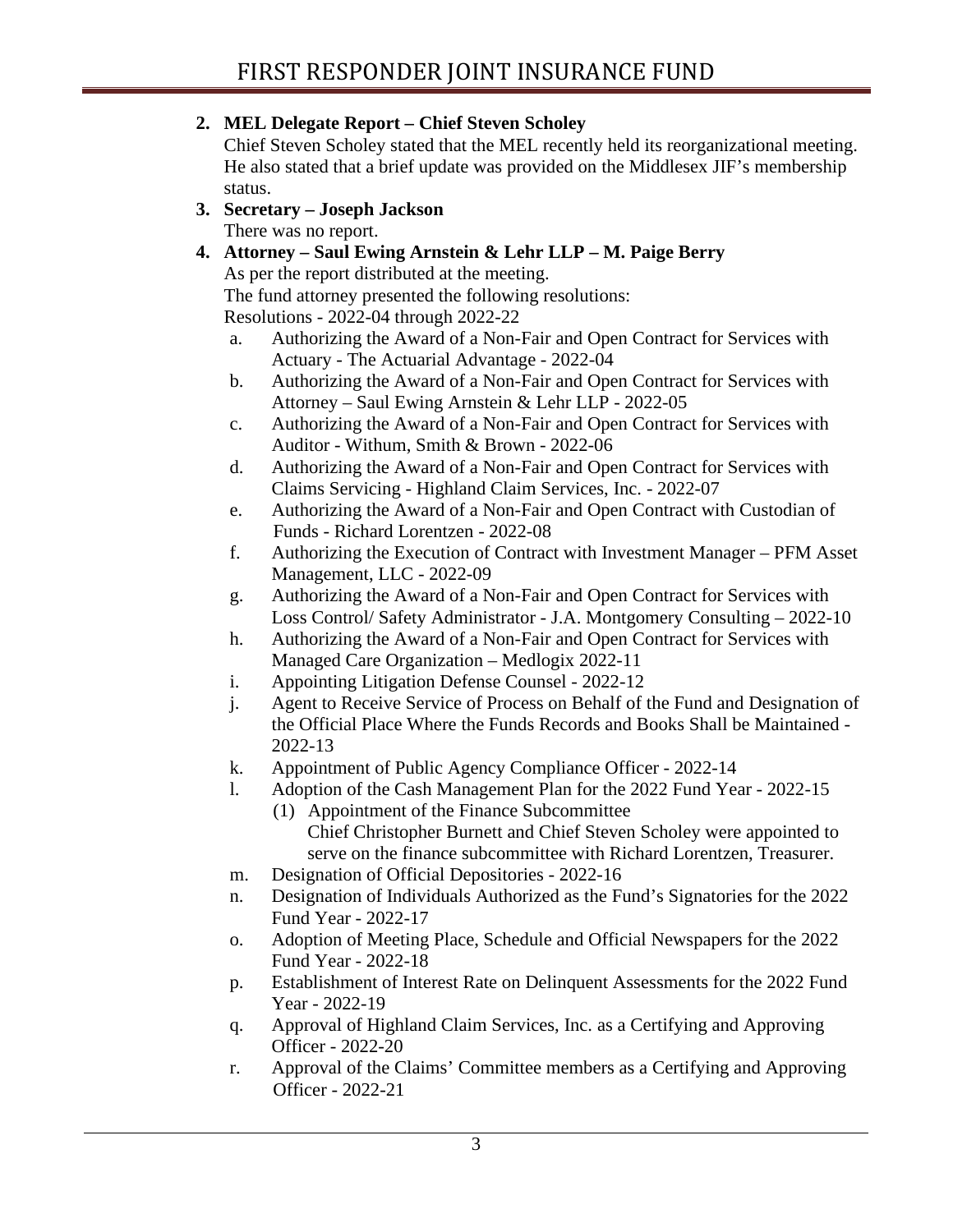# FIRST RESPONDER JOINT INSURANCE FUND

|                                                                      |                                                                                                                                                                         | (1)                          | Appointment of the Claims Sub-Committee                         |  |                                                                                       |  |
|----------------------------------------------------------------------|-------------------------------------------------------------------------------------------------------------------------------------------------------------------------|------------------------------|-----------------------------------------------------------------|--|---------------------------------------------------------------------------------------|--|
|                                                                      | James Turcich, Chief Christopher Burnett and Joseph Jackson                                                                                                             |                              |                                                                 |  |                                                                                       |  |
| volunteered to serve on the claims subcommittee.                     |                                                                                                                                                                         |                              |                                                                 |  |                                                                                       |  |
| Adopting Named Storm Deductible Risk Sharing Program - 2022-22<br>S. |                                                                                                                                                                         |                              |                                                                 |  |                                                                                       |  |
|                                                                      |                                                                                                                                                                         |                              | <b>Motion</b> to approve Resolution 2022-04 through 2022-22     |  |                                                                                       |  |
|                                                                      |                                                                                                                                                                         | <b>Moved:</b>                | James Turcich                                                   |  |                                                                                       |  |
|                                                                      |                                                                                                                                                                         | Seconded:                    | Joseph Jackson                                                  |  |                                                                                       |  |
|                                                                      |                                                                                                                                                                         | Vote:                        | Approved: Unanimous                                             |  | Nay:                                                                                  |  |
|                                                                      |                                                                                                                                                                         |                              | 5. Treasurer – Richard Lorentzen                                |  |                                                                                       |  |
|                                                                      | a.                                                                                                                                                                      |                              | Approval of the Bill List for all Fund Years                    |  |                                                                                       |  |
|                                                                      |                                                                                                                                                                         |                              |                                                                 |  | <b>Motion</b> to approve the Bill List totaling \$372,159.14 for all fund years.      |  |
|                                                                      |                                                                                                                                                                         | <b>Moved:</b>                | <b>Chief Christopher Burnett</b>                                |  |                                                                                       |  |
|                                                                      |                                                                                                                                                                         | Seconded:                    | Joseph Jackson                                                  |  |                                                                                       |  |
|                                                                      |                                                                                                                                                                         | Vote:                        | Approved: Unanimous                                             |  | Nay:                                                                                  |  |
|                                                                      | $\mathbf b$ .                                                                                                                                                           | Treasurer's Report           |                                                                 |  |                                                                                       |  |
|                                                                      |                                                                                                                                                                         |                              | As per the report distributed at the meeting.                   |  |                                                                                       |  |
|                                                                      |                                                                                                                                                                         | c. Investment Status         |                                                                 |  |                                                                                       |  |
|                                                                      |                                                                                                                                                                         |                              | As per the report distributed at the meeting.                   |  |                                                                                       |  |
|                                                                      |                                                                                                                                                                         |                              |                                                                 |  | 6. Administrator – Public Entity Group Administrative Services (PEGAS)                |  |
|                                                                      |                                                                                                                                                                         |                              | As per the report included in the agenda package.               |  |                                                                                       |  |
|                                                                      |                                                                                                                                                                         |                              |                                                                 |  | The administrator stated that the MEL's elected officials training seminars were      |  |
|                                                                      | available on the Fund's website and reminded members that a \$250 credit for each<br>elected official or the highest-level administrator attending the seminar would be |                              |                                                                 |  |                                                                                       |  |
|                                                                      |                                                                                                                                                                         |                              |                                                                 |  |                                                                                       |  |
|                                                                      |                                                                                                                                                                         | applied to their assessment. |                                                                 |  |                                                                                       |  |
| 7.                                                                   |                                                                                                                                                                         |                              | <b>Managed Care Organization - Medlogix</b>                     |  |                                                                                       |  |
|                                                                      |                                                                                                                                                                         |                              | As per the report included in the agenda package.               |  |                                                                                       |  |
|                                                                      |                                                                                                                                                                         |                              |                                                                 |  | Chief Christopher Burnett asked if there was a set of COVID-19 guidelines specific    |  |
|                                                                      |                                                                                                                                                                         |                              |                                                                 |  | to the requirements for emergency responders. Discussion ensued and Barbara           |  |
|                                                                      |                                                                                                                                                                         |                              |                                                                 |  | Murphy stated that the MEL was working with local Fund's TPAs to provide a            |  |
|                                                                      |                                                                                                                                                                         |                              | standard set of parameters for the handling of COVID-19 claims. |  |                                                                                       |  |
|                                                                      |                                                                                                                                                                         |                              | 8. Loss Control Specialist - J.A. Montgomery Risk Control       |  |                                                                                       |  |
|                                                                      |                                                                                                                                                                         |                              | As per the report included in the agenda package.               |  |                                                                                       |  |
|                                                                      |                                                                                                                                                                         |                              |                                                                 |  | Don Ruprecht stated that all loss control visits had been completed for the 2021 fund |  |

year.

# **C. Old Business**

There was no old business.

# **D. New Business**

# **1. Special Fund Commissioner Appointment**

Barbara Murphy stated that, with Washington BOFC #1's membership, the Fund now has an even number of members and the Fund's bylaws state that a special fund commissioner should be appointed. She explained that the main purpose served by this position would be to break a tie vote relative to general fund business. She stated that, upon review of the proper protocol, it has been determined that Bordentown BOFC #2 had the option of making an appointment and may provide a resolution confirming the appointment.